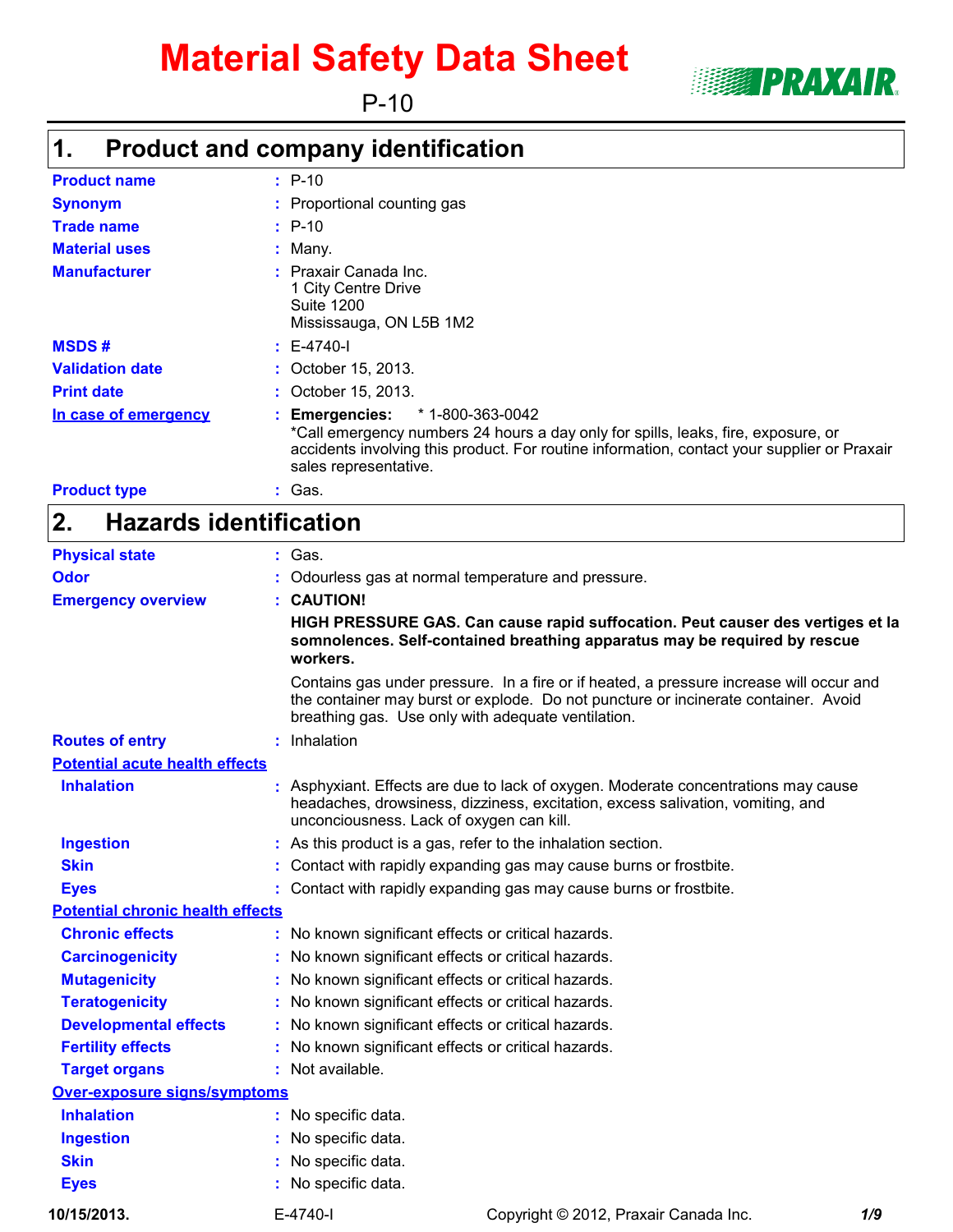# **2. Hazards identification**

**Medical conditions aggravated by overexposure**

A knowledge of the available toxicology information and of the physical and chemical **:** properties of the material suggests that overexposure is unlikely to aggravate existing medical conditions.

**See toxicological information (section 11)**

# **Composition/information on ingredients 3.**

### **Canada**

| <b>Name</b>                                                                                                | <b>CAS</b> number | $\%$ |  |  |  |  |
|------------------------------------------------------------------------------------------------------------|-------------------|------|--|--|--|--|
| argon                                                                                                      | 7440-37-1         | 90   |  |  |  |  |
| Methane                                                                                                    | 74-82-8           | 10   |  |  |  |  |
| There are no additional ingredients present which, within the current knowledge of the supplier and in the |                   |      |  |  |  |  |

**concentrations applicable, are classified as hazardous to health or the environment and hence require reporting in this section.**

| <b>First aid measures</b><br>4.   |                                                                                                                                                                                                                                                                                             |
|-----------------------------------|---------------------------------------------------------------------------------------------------------------------------------------------------------------------------------------------------------------------------------------------------------------------------------------------|
| <b>Eye contact</b>                | : Check for and remove any contact lenses. Immediately flush eyes with plenty of water<br>for at least 15 minutes, occasionally lifting the upper and lower eyelids. Get medical<br>attention immediately.                                                                                  |
| <b>Skin contact</b>               | : In case of contact, immediately flush skin with plenty of water for at least 15 minutes<br>while removing contaminated clothing and shoes. Wash clothing before reuse. Clean<br>shoes thoroughly before reuse. Get medical attention immediately.                                         |
| <b>Inhalation</b>                 | : Move exposed person to fresh air. If not breathing, if breathing is irregular or if<br>respiratory arrest occurs, provide artificial respiration or oxygen by trained personnel.<br>Loosen tight clothing such as a collar, tie, belt or waistband. Get medical attention<br>immediately. |
| <b>Ingestion</b>                  | : As this product is a gas, refer to the inhalation section.                                                                                                                                                                                                                                |
| <b>Protection of first-aiders</b> | : No action shall be taken involving any personal risk or without suitable training. It may<br>be dangerous to the person providing aid to give mouth-to-mouth resuscitation.                                                                                                               |
| <b>Notes to physician</b>         | : No specific treatment. Treat symptomatically. Contact poison treatment specialist<br>immediately if large quantities have been ingested or inhaled.                                                                                                                                       |

## **Fire-fighting measures 5.**

|                                                          | the container may burst or explode.                                                                                                                                                                                                                                                                                                                                                                                                                                                                                             | Flammability of the product : Contains gas under pressure. In a fire or if heated, a pressure increase will occur and                                                                                                                                                                                                                                                       |     |  |  |  |  |  |
|----------------------------------------------------------|---------------------------------------------------------------------------------------------------------------------------------------------------------------------------------------------------------------------------------------------------------------------------------------------------------------------------------------------------------------------------------------------------------------------------------------------------------------------------------------------------------------------------------|-----------------------------------------------------------------------------------------------------------------------------------------------------------------------------------------------------------------------------------------------------------------------------------------------------------------------------------------------------------------------------|-----|--|--|--|--|--|
| <b>Extinguishing media</b>                               |                                                                                                                                                                                                                                                                                                                                                                                                                                                                                                                                 |                                                                                                                                                                                                                                                                                                                                                                             |     |  |  |  |  |  |
| <b>Suitable</b>                                          |                                                                                                                                                                                                                                                                                                                                                                                                                                                                                                                                 | : Use an extinguishing agent suitable for the surrounding fire.                                                                                                                                                                                                                                                                                                             |     |  |  |  |  |  |
| <b>Not suitable</b>                                      | : None known.                                                                                                                                                                                                                                                                                                                                                                                                                                                                                                                   |                                                                                                                                                                                                                                                                                                                                                                             |     |  |  |  |  |  |
| <b>Special exposure hazards</b>                          | cool.                                                                                                                                                                                                                                                                                                                                                                                                                                                                                                                           | : Promptly isolate the scene by removing all persons from the vicinity of the incident if<br>there is a fire. No action shall be taken involving any personal risk or without suitable<br>training. Contact supplier immediately for specialist advice. Move containers from fire<br>area if this can be done without risk. Use water spray to keep fire-exposed containers |     |  |  |  |  |  |
| <b>Hazardous thermal</b><br>decomposition products       | carbon dioxide<br>carbon monoxide                                                                                                                                                                                                                                                                                                                                                                                                                                                                                               | : Decomposition products may include the following materials:                                                                                                                                                                                                                                                                                                               |     |  |  |  |  |  |
| <b>Special protective</b><br>equipment for fire-fighters |                                                                                                                                                                                                                                                                                                                                                                                                                                                                                                                                 | : Fire-fighters should wear appropriate protective equipment and self-contained breathing<br>apparatus (SCBA) with a full face-piece operated in positive pressure mode.                                                                                                                                                                                                    |     |  |  |  |  |  |
| <b>Special remarks on fire</b><br>hazards                | : Gas mixture not expected to catch fire due to narrow flammability range of (7%)<br>approximately). Flammable or explosive atmospheres may linger. Before entering area,<br>especially confined areas, check atmosphere with appropriate device. Containers may<br>rupture due to heat of fire. No part of a container should be subjected to a temperature<br>higher than 52C. Containers are provided with pressure relief devices that are designed<br>to vent the contents when they are exposed to elevated temperatures. |                                                                                                                                                                                                                                                                                                                                                                             |     |  |  |  |  |  |
| <b>Special remarks on</b><br>explosion hazards           | : Not available.                                                                                                                                                                                                                                                                                                                                                                                                                                                                                                                |                                                                                                                                                                                                                                                                                                                                                                             |     |  |  |  |  |  |
| 10/15/2013.                                              | E-4740-I                                                                                                                                                                                                                                                                                                                                                                                                                                                                                                                        | Copyright © 2012, Praxair Canada Inc.                                                                                                                                                                                                                                                                                                                                       | 2/9 |  |  |  |  |  |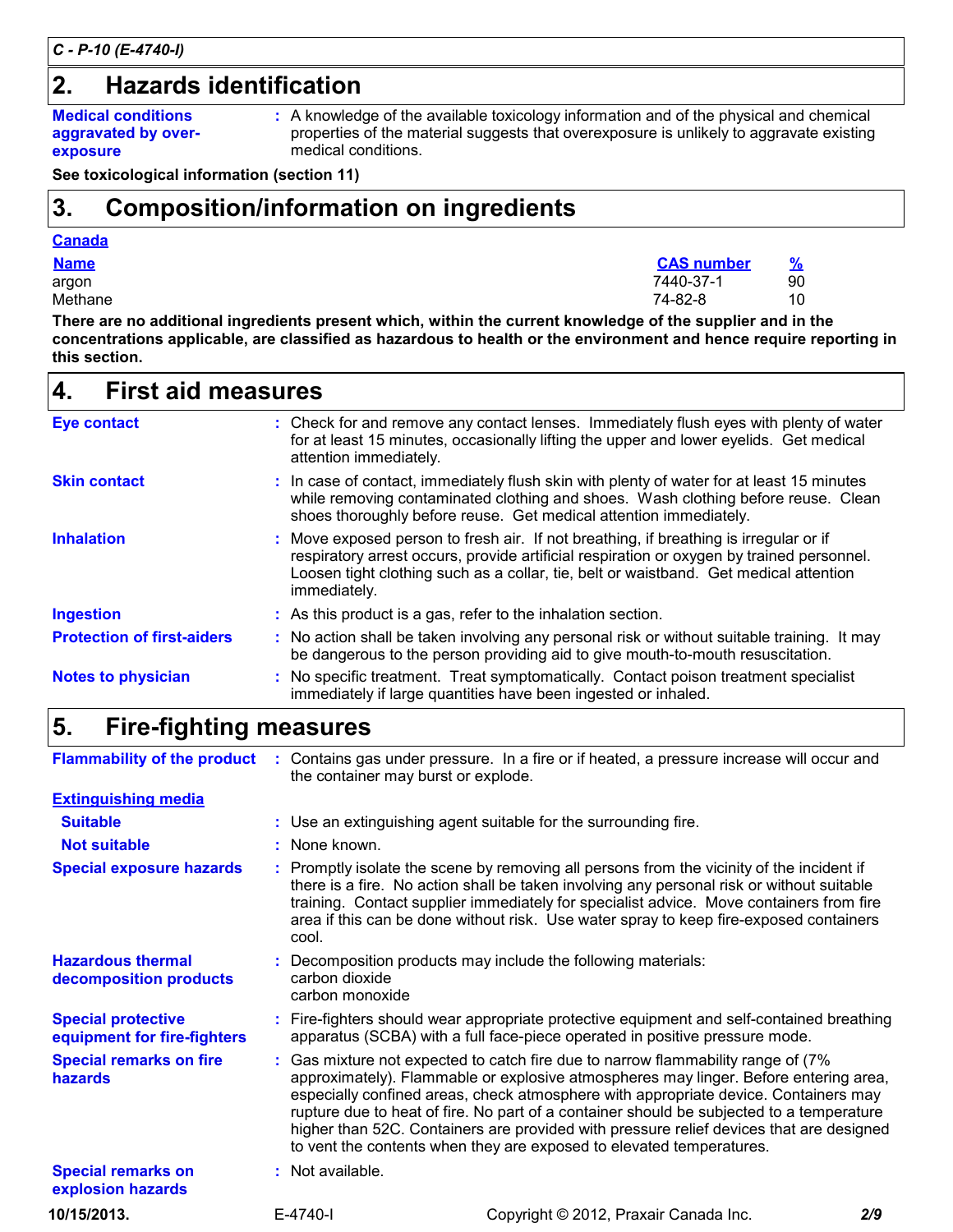# **Accidental release measures 6.**

| <b>Personal precautions</b>      | : No action shall be taken involving any personal risk or without suitable training.<br>Evacuate surrounding areas. Keep unnecessary and unprotected personnel from<br>entering. Avoid breathing gas. Provide adequate ventilation. Wear appropriate<br>respirator when ventilation is inadequate. Put on appropriate personal protective<br>equipment (see section 8). |
|----------------------------------|-------------------------------------------------------------------------------------------------------------------------------------------------------------------------------------------------------------------------------------------------------------------------------------------------------------------------------------------------------------------------|
| <b>Environmental precautions</b> | : Ensure emergency procedures to deal with accidental gas releases are in place to avoid<br>contamination of the environment. Inform the relevant authorities if the product has<br>caused environmental pollution (sewers, waterways, soil or air).                                                                                                                    |
| <b>Methods for cleaning up</b>   |                                                                                                                                                                                                                                                                                                                                                                         |
| <b>Small spill</b>               | : Immediately contact emergency personnel. Stop leak if without risk.                                                                                                                                                                                                                                                                                                   |
| <b>Large spill</b>               | : Immediately contact emergency personnel. Stop leak if without risk. Note: see section 1<br>for emergency contact information and section 13 for waste disposal.                                                                                                                                                                                                       |

# **Handling and storage 7.**

| <b>Handling</b> | : Put on appropriate personal protective equipment (see section 8). Eating, drinking and<br>smoking should be prohibited in areas where this material is handled, stored and<br>processed. Workers should wash hands and face before eating, drinking and smoking.<br>Contains gas under pressure. Avoid contact with eyes, skin and clothing. Avoid<br>breathing gas. Empty containers retain product residue and can be hazardous. Do not<br>puncture or incinerate container.                                                                                                                                                                                                                                                                                                                                                         |
|-----------------|------------------------------------------------------------------------------------------------------------------------------------------------------------------------------------------------------------------------------------------------------------------------------------------------------------------------------------------------------------------------------------------------------------------------------------------------------------------------------------------------------------------------------------------------------------------------------------------------------------------------------------------------------------------------------------------------------------------------------------------------------------------------------------------------------------------------------------------|
|                 | Protect cylinder from damage. Never attempt to lift a cylinder by its cap; the cap is<br>intended solely to protect the valve. Never insert an object (e.g., wrench, screwdriver,<br>pry bar) into cap openings; doing so may damage the valve and cause a leak. Use an<br>adjustable strap wrench to remove over-tight or rusted caps. Open valve slowly. If valve<br>is hard to open, discontinue use and contact your supplier. Close valve after each use;<br>keep closed even when empty.                                                                                                                                                                                                                                                                                                                                           |
| <b>Storage</b>  | : Store in accordance with local regulations. Store in a segregated and approved area.<br>Store in a dry, cool and well-ventilated area, away from incompatible materials (see<br>section 10). Keep container tightly closed and sealed until ready for use.                                                                                                                                                                                                                                                                                                                                                                                                                                                                                                                                                                             |
|                 | OTHER HAZARDOUS CONDITIONS OF HANDLING, STORAGE, AND USE:<br>High pressure gas. Use piping and equipment adequately designed to withstand<br>pressures to be encountered. Gas can cause rapid suffocation due to oxygen deficiency.<br>Store and use with adequate ventilation. Close valve after each use; keep closed even<br>when empty. Prevent reverse flow. Reverse flow into cylinder may cause a rupture.<br>Use a check valve or other protective device in any line or piping from the cylinder.<br>Never work on a pressured system. If there is a leak, close the cylinder valve. Blow<br>the system down in an environmentally safe manner in compliance with all federal,<br>provincial, and local laws, then repair the leak. Never place a compressed gas<br>cylinder where it may become part of an electrical circuit. |

**PRECAUTIONS TO BE TAKEN IN STORAGE:**

Store and use with adequate ventilation. Firmly secure cylinders upright to keep them from falling or being knocked over. Screw valve protection cap firmly in place by hand. Store only where temperature will not exceed 52˚C/125°F. Store full and empty cylinders separately. Use a first-in, first-out inventory system to prevent storing full cylinders for long periods.

#### **RECOMMENDED PUBLICATIONS:**

Additional information on storage, handling, and use of this product is provided in **NFPA 55: Standard for the Storage, Use, and Handling of Compressed and liquefied Gases in Portable Cylinders**, published by the National Fire Protection Association.

See also Praxair publication P-14-153, Guidelines for Handling Gas Cylinders and Containers. Obtain from your local supplier.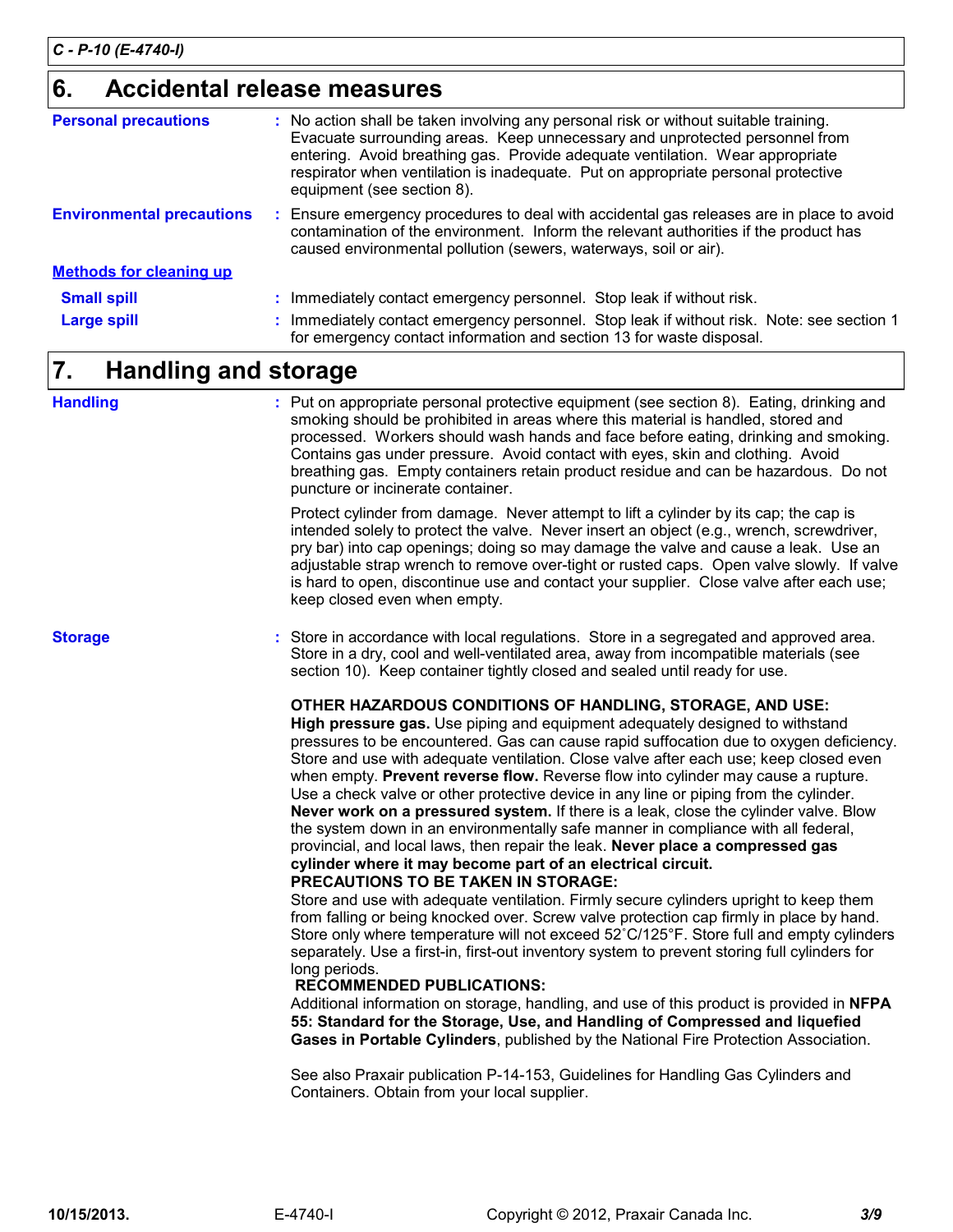# **Exposure controls/personal protection 8.**

| <b>Occupational exposure limits</b> |                                                                                      |                              | TWA (8 hours)           |  |     | STEL (15 mins)          |  |                          | <b>Ceiling</b>              |                  |
|-------------------------------------|--------------------------------------------------------------------------------------|------------------------------|-------------------------|--|-----|-------------------------|--|--------------------------|-----------------------------|------------------|
| Ingredient                          | List name                                                                            | ppm                          | mg/m <sup>3</sup> Other |  | ppm | mg/m <sup>3</sup> Other |  |                          | ppm mg/m <sup>3</sup> Other | <b>Notations</b> |
| argon<br>Methane                    | Simple asphyxiant.<br>US ACGIH 1/2009<br>AB 4/2009<br><b>BC 10/2009</b><br>ON 8/2008 | 1000<br>1000<br>1000<br>1000 |                         |  |     |                         |  | $\overline{\phantom{0}}$ | -<br>-<br>-                 | $[2]$            |

[2]Oxygen Depletion [Asphyxiant]

| Consult local authorities for acceptable exposure limits. |                                                                                                                                                                                                                                                                                      |                                                                                                                                                                                                                                                                                                                                                                                                                                                                                                    |  |  |  |  |  |
|-----------------------------------------------------------|--------------------------------------------------------------------------------------------------------------------------------------------------------------------------------------------------------------------------------------------------------------------------------------|----------------------------------------------------------------------------------------------------------------------------------------------------------------------------------------------------------------------------------------------------------------------------------------------------------------------------------------------------------------------------------------------------------------------------------------------------------------------------------------------------|--|--|--|--|--|
| <b>Recommended monitoring</b><br>procedures               | : If this product contains ingredients with exposure limits, personal, workplace atmosphere<br>or biological monitoring may be required to determine the effectiveness of the ventilation<br>or other control measures and/or the necessity to use respiratory protective equipment. |                                                                                                                                                                                                                                                                                                                                                                                                                                                                                                    |  |  |  |  |  |
| <b>Engineering measures</b>                               |                                                                                                                                                                                                                                                                                      | : No special ventilation requirements. Good general ventilation should be sufficient to<br>control worker exposure to airborne contaminants. If this product contains ingredients<br>with exposure limits, use process enclosures, local exhaust ventilation or other<br>engineering controls to keep worker exposure below any recommended or statutory<br>limits.                                                                                                                                |  |  |  |  |  |
| <b>Hygiene measures</b>                                   |                                                                                                                                                                                                                                                                                      | : Wash hands, forearms and face thoroughly after handling chemical products, before<br>eating, smoking and using the lavatory and at the end of the working period. Appropriate<br>techniques should be used to remove potentially contaminated clothing. Wash<br>contaminated clothing before reusing. Ensure that eyewash stations and safety showers<br>are close to the workstation location.                                                                                                  |  |  |  |  |  |
| <b>Personal protection</b>                                |                                                                                                                                                                                                                                                                                      |                                                                                                                                                                                                                                                                                                                                                                                                                                                                                                    |  |  |  |  |  |
| <b>Respiratory</b>                                        |                                                                                                                                                                                                                                                                                      | : Use respirable fume respirator or air supplied respirator when working in confined space<br>or where local exhaust or ventilation does not keep exposure below TLV. Select in<br>accordance with the provincial regulations or guidelines. Select in accordance with<br>provincial regulations, local bylaws or guidelines. Selection should be based on the<br>current CSA standard Z94.4, "Selection, Care, and Use of Respirators." Respirators<br>should also be approved by NIOSH and MSHA. |  |  |  |  |  |
| <b>Hands</b>                                              |                                                                                                                                                                                                                                                                                      | : Chemical-resistant, impervious gloves complying with an approved standard should be<br>worn at all times when handling chemical products if a risk assessment indicates this is<br>necessary.                                                                                                                                                                                                                                                                                                    |  |  |  |  |  |
| <b>Eyes</b>                                               |                                                                                                                                                                                                                                                                                      | Safety eyewear complying with an approved standard should be used when a risk<br>assessment indicates this is necessary to avoid exposure to liquid splashes, mists or<br>dusts. Select in accordance with the current CSA standard Z94.3, "Industrial Eye<br>and Face Protection", and any provincial regulations, local bylaws or guidelines.                                                                                                                                                    |  |  |  |  |  |
| <b>Skin</b>                                               |                                                                                                                                                                                                                                                                                      | : Personal protective equipment for the body should be selected based on the task being<br>performed and the risks involved and should be approved by a specialist before handling<br>this product.                                                                                                                                                                                                                                                                                                |  |  |  |  |  |
| <b>Environmental exposure</b><br><b>controls</b>          |                                                                                                                                                                                                                                                                                      | : Emissions from ventilation or work process equipment should be checked to ensure they<br>comply with the requirements of environmental protection legislation. In some cases,<br>fume scrubbers, filters or engineering modifications to the process equipment will be<br>necessary to reduce emissions to acceptable levels.                                                                                                                                                                    |  |  |  |  |  |
| <b>Other protection</b>                                   |                                                                                                                                                                                                                                                                                      | Metatarsal shoes for cylinder handling. Protective clothing where needed. Cuffless<br>trousers should be worn outside the shoes. Select in accordance with the current CSA<br>standard Z195, "Protective Foot Wear", and any provincial regulations, local bylaws<br>or guidelines.                                                                                                                                                                                                                |  |  |  |  |  |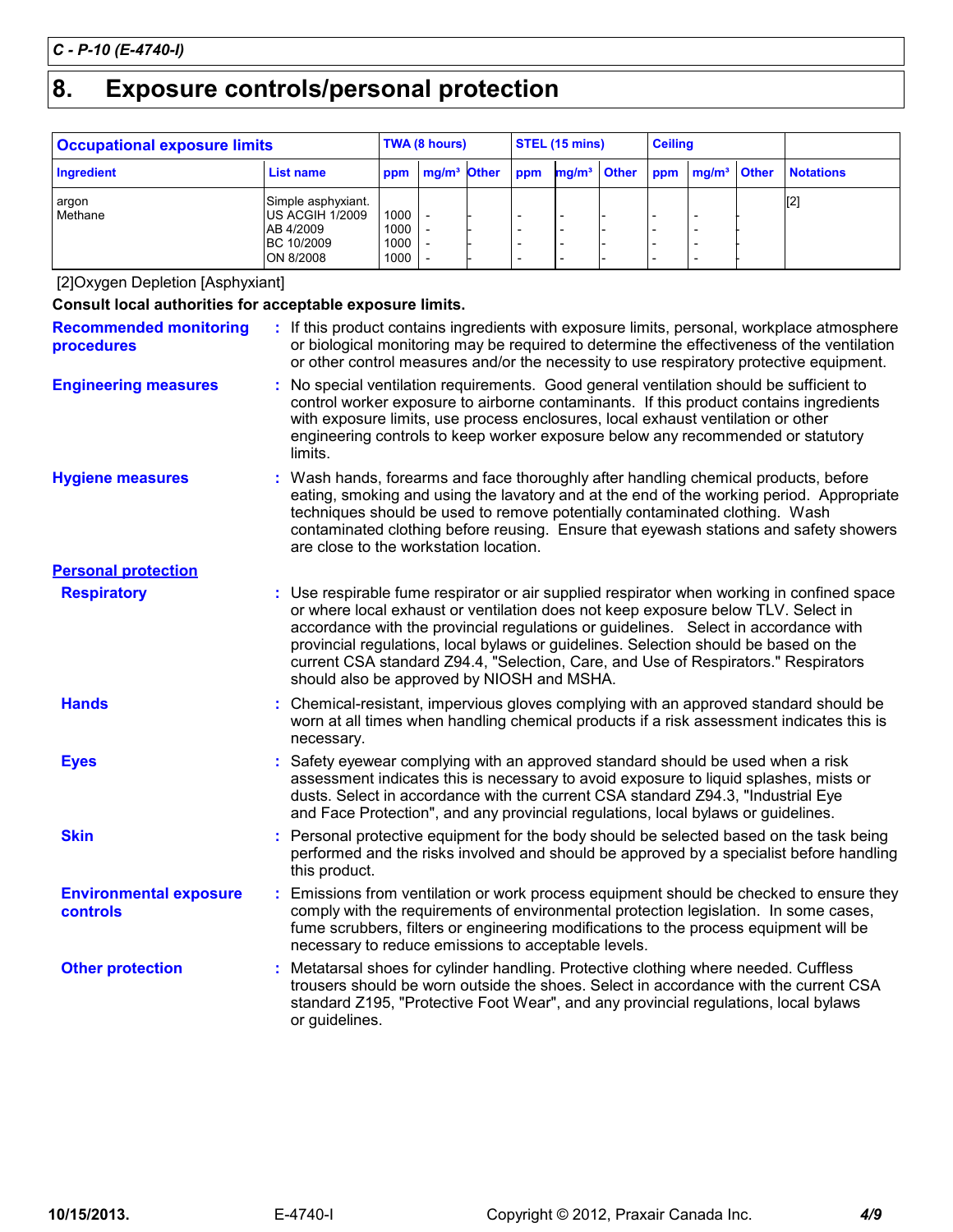# **Physical and chemical properties 9.**

| <b>Physical state</b>                                   |    | Gas.                                              |
|---------------------------------------------------------|----|---------------------------------------------------|
| <b>Flash point</b>                                      |    | Not applicable                                    |
| <b>Burning time</b>                                     |    | Not applicable.                                   |
| <b>Burning rate</b>                                     |    | Not applicable.                                   |
| <b>Auto-ignition temperature</b>                        |    | Not applicable.                                   |
| <b>Flammable limits</b>                                 |    | Not available.                                    |
| <b>Color</b>                                            |    | Colorless.                                        |
| Odor                                                    |    | Odourless gas at normal temperature and pressure. |
| <b>Taste</b>                                            |    | Not available.                                    |
| <b>Molecular weight</b>                                 |    | Not available.                                    |
| <b>Molecular formula</b>                                |    | Not applicable.                                   |
| pH                                                      |    | Not available.                                    |
| <b>Boiling/condensation point</b>                       |    | Not available.                                    |
| <b>Melting/freezing point</b>                           | t. | Not available.                                    |
| <b>Critical temperature</b>                             |    | Not available.                                    |
| <b>Relative density</b>                                 |    | Not available.                                    |
| <b>Vapor pressure</b>                                   |    | Not available.                                    |
| <b>Vapor density</b>                                    |    | Not available.                                    |
| <b>Volatility</b>                                       |    | 100%                                              |
| <b>Odor threshold</b>                                   |    | <b>Odourless</b>                                  |
| <b>Evaporation rate</b>                                 |    | Not available.                                    |
| <b>Viscosity</b>                                        |    | Not available.                                    |
| <b>lonicity (in water)</b>                              |    | Not available.                                    |
| <b>Dispersibility properties</b>                        |    | Not available.                                    |
| <b>Solubility</b>                                       |    | Not available.                                    |
| <b>Physical/chemical</b><br>properties comments         |    | Not available.                                    |
| <b>COEFFICIENT OF WATER/OIL</b><br><b>DISTRIBUTION:</b> |    | Not available.                                    |

# **Stability and reactivity 10.**

| <b>Chemical stability</b>                           | : The product is stable.                                                          |
|-----------------------------------------------------|-----------------------------------------------------------------------------------|
| <b>Conditions to avoid</b>                          | : No specific data.                                                               |
| <b>Materials to avoid</b>                           | : Halogens, strong oxides                                                         |
| <b>Hazardous decomposition</b><br><b>products</b>   | : Thermal decomposition or burning may produce carbon monoxide/carbon dioxide.    |
| <b>Possibility of hazardous</b><br><b>reactions</b> | : Under normal conditions of storage and use, hazardous reactions will not occur. |

# **11. Toxicological information**

| <b>Acute toxicity</b>                            |                |               |                |                                       |                    |
|--------------------------------------------------|----------------|---------------|----------------|---------------------------------------|--------------------|
| <b>Product/ingredient name</b><br>Not available. |                | <b>Result</b> | <b>Species</b> | <b>Dose</b>                           | <b>Exposure</b>    |
| <b>Chronic toxicity</b>                          |                |               |                |                                       |                    |
| <b>Product/ingredient name</b><br>Not available. |                | <b>Result</b> | <b>Species</b> | <b>Dose</b>                           | <b>Exposure</b>    |
| <b>Irritation/Corrosion</b>                      |                |               |                |                                       |                    |
| <b>Product/ingredient name</b><br>Not available. |                | <b>Result</b> | <b>Species</b> | <b>Exposure</b><br><b>Score</b>       | <b>Observation</b> |
| 10/15/2013.                                      | $E - 4740 - I$ |               |                | Copyright © 2012, Praxair Canada Inc. | 5/9                |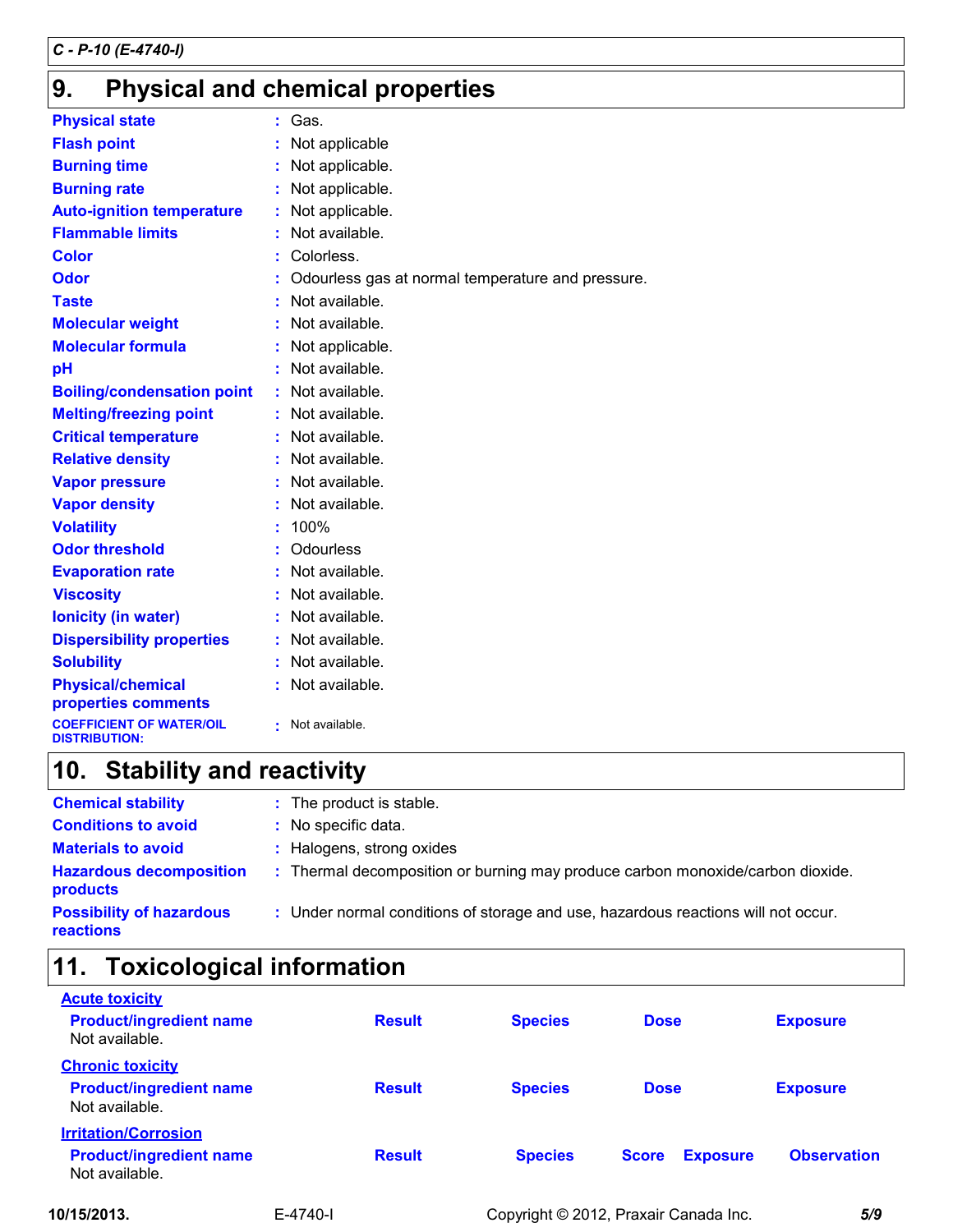# **11. Toxicological information**

| <b>Sensitizer</b>                                                             |                                                     |                             |                |             |                 |
|-------------------------------------------------------------------------------|-----------------------------------------------------|-----------------------------|----------------|-------------|-----------------|
| <b>Product/ingredient name</b>                                                | <b>Route of</b><br>exposure                         | <b>Species</b>              | <b>Result</b>  |             |                 |
| Not available.                                                                |                                                     |                             |                |             |                 |
| <b>Conclusion/Summary</b>                                                     | : Not available.                                    |                             |                |             |                 |
| <b>Carcinogenicity</b>                                                        |                                                     |                             |                |             |                 |
| <b>Product/ingredient name</b><br>Not available.                              | <b>Result</b>                                       | <b>Species</b>              | <b>Dose</b>    |             | <b>Exposure</b> |
| <b>Conclusion/Summary</b><br><b>Classification</b>                            | : Not available.                                    |                             |                |             |                 |
| <b>Product/ingredient name</b><br>Not available.                              | <b>ACGIH</b><br><b>IARC</b>                         | <b>EPA</b>                  | <b>NIOSH</b>   | <b>NTP</b>  | <b>OSHA</b>     |
| <b>Mutagenicity</b>                                                           |                                                     |                             |                |             |                 |
| <b>Product/ingredient name</b><br>Not available.                              | <b>Test</b><br><b>Experiment</b>                    |                             | <b>Result</b>  |             |                 |
| <b>Conclusion/Summary</b>                                                     | : Not available.                                    |                             |                |             |                 |
| <b>Teratogenicity</b>                                                         |                                                     |                             |                |             |                 |
| <b>Product/ingredient name</b><br>Not available.                              | <b>Result</b>                                       | <b>Species</b>              | <b>Dose</b>    |             | <b>Exposure</b> |
| <b>Conclusion/Summary</b>                                                     | : Not available.                                    |                             |                |             |                 |
| <b>Reproductive toxicity</b>                                                  |                                                     |                             |                |             |                 |
| <b>Product/ingredient name</b>                                                | <b>Maternal</b><br><b>Fertility</b><br>toxicity     | <b>Development</b><br>toxin | <b>Species</b> | <b>Dose</b> | <b>Exposure</b> |
| Not available.                                                                |                                                     |                             |                |             |                 |
| <b>Conclusion/Summary</b>                                                     | : Not available.                                    |                             |                |             |                 |
| <b>Synergistic products</b>                                                   | : Not available.                                    |                             |                |             |                 |
| 12. Ecological information                                                    |                                                     |                             |                |             |                 |
| <b>Ecotoxicity</b>                                                            | : No known significant effects or critical hazards. |                             |                |             |                 |
| <b>Aquatic ecotoxicity</b>                                                    |                                                     |                             |                |             |                 |
| <b>Product/ingredient name</b><br>Not available.                              | <b>Test</b>                                         | <b>Result</b>               | <b>Species</b> |             | <b>Exposure</b> |
| <b>Conclusion/Summary</b>                                                     | : Not available.                                    |                             |                |             |                 |
| Persistence/degradability<br><b>Product/ingredient name</b><br>Not available. | <b>Test</b>                                         | <b>Result</b>               | <b>Dose</b>    |             | <b>Inoculum</b> |
| <b>Conclusion/Summary</b>                                                     | : Not available.                                    |                             |                |             |                 |
| <b>Octanol/water partition</b>                                                | : Not available.                                    |                             |                |             |                 |

**Toxicity of the products of**

**Mobility :** Not available.

**Bioconcentration factor :** Not available.

**biodegradation**

**coefficient**

**:** Not available.

**Other adverse effects** : No known significant effects or critical hazards.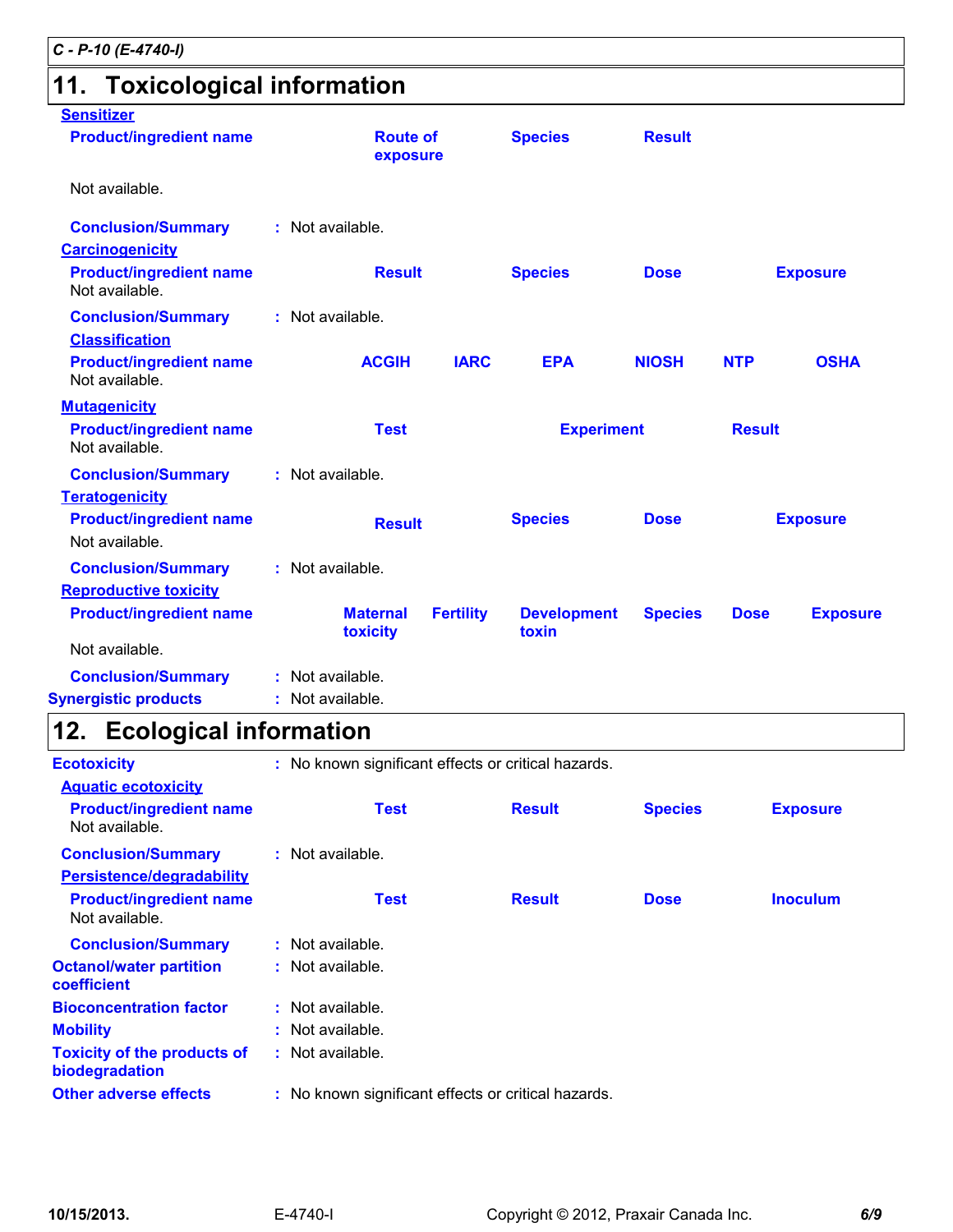# **Disposal considerations 13.**

| <b>Waste disposal</b> | : The generation of waste should be avoided or minimized wherever possible. Empty<br>containers or liners may retain some product residues. This material and its container<br>must be disposed of in a safe way. Dispose of surplus and non-recyclable products via<br>a licensed waste disposal contractor. Disposal of this product, solutions and any by-<br>products should at all times comply with the requirements of environmental protection<br>and waste disposal legislation and any regional local authority requirements. Do not<br>puncture or incinerate container. Empty pressure vessels should be returned to the<br>supplier. |
|-----------------------|---------------------------------------------------------------------------------------------------------------------------------------------------------------------------------------------------------------------------------------------------------------------------------------------------------------------------------------------------------------------------------------------------------------------------------------------------------------------------------------------------------------------------------------------------------------------------------------------------------------------------------------------------|
| <b>Waste stream</b>   | : Not available.                                                                                                                                                                                                                                                                                                                                                                                                                                                                                                                                                                                                                                  |

**RCRA classification :** Not available.

**Disposal should be in accordance with applicable regional, national, and local laws and regulations. Refer to Section 7: HANDLING AND STORAGE and Section 8: EXPOSURE CONTROLS/PERSONAL PROTECTION for additional handling information and protection of employees.**

# **Transport information 14.**

| <b>Regulatory</b><br>information | <b>UN number</b> | <b>Proper shipping</b><br>name      | <b>Classes</b> | PG* | Label | <b>Additional</b><br>information                                                                                                                                                                               |
|----------------------------------|------------------|-------------------------------------|----------------|-----|-------|----------------------------------------------------------------------------------------------------------------------------------------------------------------------------------------------------------------|
| <b>TDG Classification</b>        | UN1956           | Compressed gas,<br>$n.o.s.$ (argon) | 2.2            |     |       | <b>PRODUCT</b><br><b>REPORTABLE</b><br><b>QUANTITY (PRQ):</b><br>Any accidental release<br>in a quantity that could<br>pose a danger to<br>public safety or any<br>sustained release of<br>10 minutes or more. |

PG\* : Packing group

### **SPECIAL SHIPPING INFORMATION:**

Cylinders should be transported in a secure position, in a well-ventilated vehicle. Cylinders transported in an enclosed, nonventilated compartment of vehicle can present serious safety hazards.

## **Regulatory information 15.**

| <b>United States inventory</b><br>(TSCA 8b) | : All components are listed or exempted. |
|---------------------------------------------|------------------------------------------|
| <b>WHMIS (Canada)</b>                       | : Class A: Compressed gas.               |
| <b>Canadian lists</b>                       | : This product is on the DSL list.       |
| <b>Canada inventory</b>                     | : All components are listed or exempted. |

**This product has been classified in accordance with the hazard criteria of the Controlled Products Regulations and the MSDS contains all the information required by the Controlled Products Regulations.**

| International regulations                                                         |                                                                                                                                                                                                                                                                                                                                                                                                       |
|-----------------------------------------------------------------------------------|-------------------------------------------------------------------------------------------------------------------------------------------------------------------------------------------------------------------------------------------------------------------------------------------------------------------------------------------------------------------------------------------------------|
| <b>International lists</b>                                                        | : Australia inventory (AICS): All components are listed or exempted.<br>China inventory (IECSC): All components are listed or exempted.<br>Japan inventory: Not determined.<br>Korea inventory: All components are listed or exempted.<br>New Zealand Inventory of Chemicals (NZIoC): All components are listed or exempted.<br>Philippines inventory (PICCS): All components are listed or exempted. |
| <b>Chemical Weapons</b><br><b>Convention List Schedule I</b><br><b>Chemicals</b>  | : Not listed                                                                                                                                                                                                                                                                                                                                                                                          |
| <b>Chemical Weapons</b><br><b>Convention List Schedule</b><br><b>Il Chemicals</b> | : Not listed                                                                                                                                                                                                                                                                                                                                                                                          |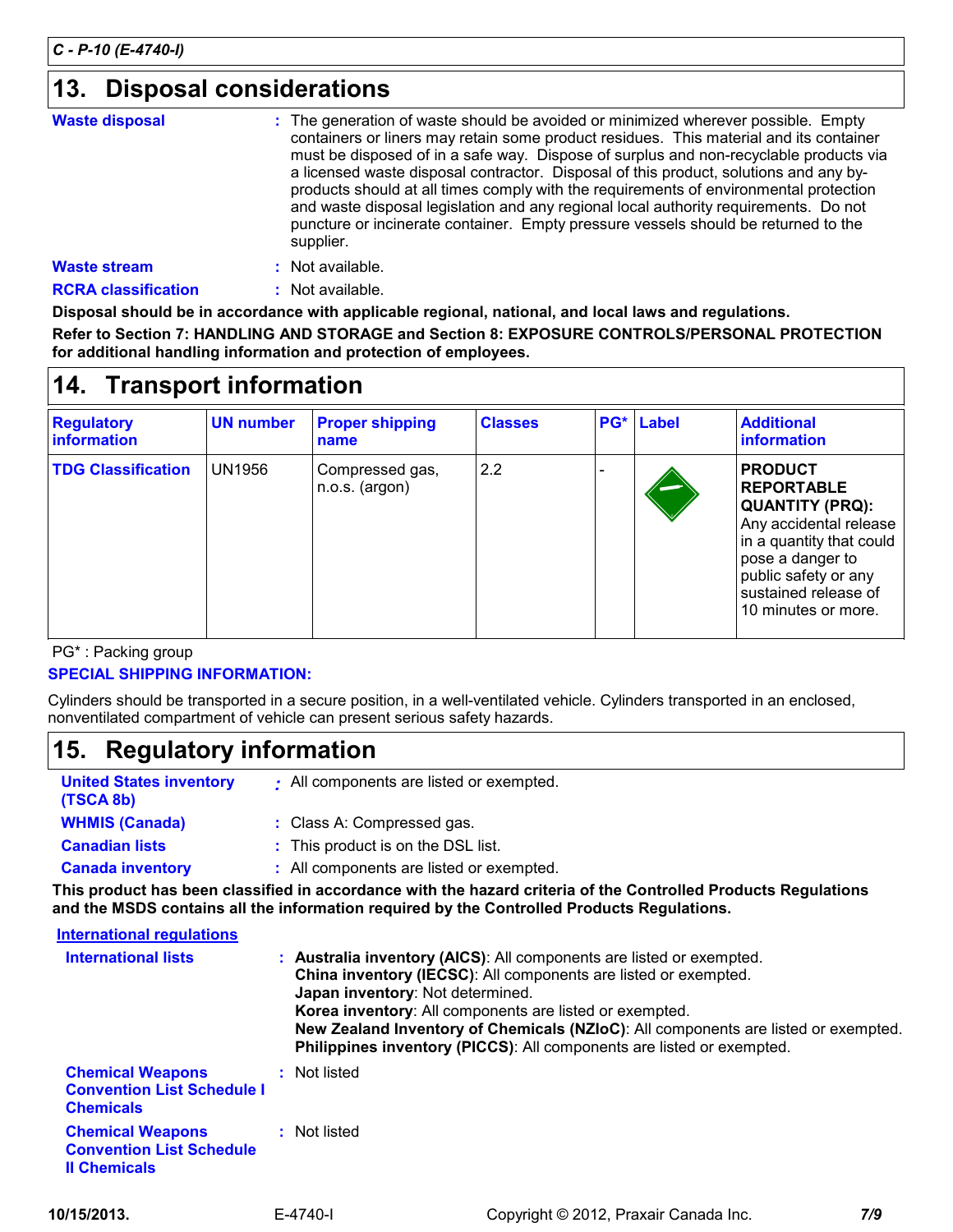**Label requirements :**

# **15. Regulatory information**

**Chemical Weapons Convention List Schedule III Chemicals :** Not listed

# **Other information 16.**

HIGH PRESSURE GAS. Can cause rapid suffocation. Peut causer des vertiges et la somnolences. Self-contained breathing apparatus may be required by rescue workers.

**Hazardous Material Information System (U.S.A.)**

 $\mathbf{0}$  and  $\mathbf{0}$  and  $\mathbf{0}$  and  $\mathbf{0}$  and  $\mathbf{0}$  and  $\mathbf{0}$  and  $\mathbf{0}$  and  $\mathbf{0}$  and  $\mathbf{0}$  and  $\mathbf{0}$  and  $\mathbf{0}$  and  $\mathbf{0}$  and  $\mathbf{0}$  and  $\mathbf{0}$  and  $\mathbf{0}$  and  $\mathbf{0}$  and  $\mathbf{0}$  and 0 2 **Health Flammability Physical hazards**

of Handling and Statings are not required on mobods<br>ose to provide them. HMIS® ratings are to be used with a fu<br>stered mark of the National Paint & Coatings Association (N<br>lusively from J. J. Keller (800) 327-6868.<br>determi **Caution: HMIS® ratings are based on a 0-4 rating scale, with 0 representing minimal hazards or risks, and 4 representing significant hazards or risks Although HMIS® ratings are not required on MSDSs under 29 CFR 1910.1200, the preparer may choose to provide them. HMIS® ratings are to be used with a fully implemented materials may be purchased exclusively from J. J. Keller (800) 327-6868.**

|                                        | TV. IZUU, LIIG proparor may chuuso tu pruviuo tiioin. Tiimuu ratings aro tu bo usou with a funy implomontou<br>HMIS® program. HMIS® is a registered mark of the National Paint & Coatings Association (NPCA). HMIS®<br>materials may be purchased exclusively from J. J. Keller (800) 327-6868.                                                                                                                                                                                                                                                                            |  |  |
|----------------------------------------|----------------------------------------------------------------------------------------------------------------------------------------------------------------------------------------------------------------------------------------------------------------------------------------------------------------------------------------------------------------------------------------------------------------------------------------------------------------------------------------------------------------------------------------------------------------------------|--|--|
|                                        | The customer is responsible for determining the PPE code for this material.                                                                                                                                                                                                                                                                                                                                                                                                                                                                                                |  |  |
| <b>References</b>                      | : AV-1<br>Safe Handling and Storage of Compressed Gas<br>$P-1$<br>Safe Handling of Compressed Gases in Containers<br>Accident Prevention in Oxygen-Rich, Oxygen-Deficient Atmospheres<br>$P-14$<br>$SB-2$<br>Oxygen-Deficient Atmospheres<br>$V-1$<br>Compressed Gas Cylinder Valve Inlet and Outlet Connections<br>Standard Method of Determining Cylinder Valve Outlet Connections for Industrial<br>$V-7$<br><b>Gas Mixtures</b><br>Handbook of Compressed Gases, Fourth Edition<br>For more indepth information for each component, refer to the pure product<br>MSDS. |  |  |
|                                        | The information contained in this MSDS is generated from technical sources using<br>the Chemmate Mixture MSDS system and the pure-product MSDS for each<br>component. These mixtures are not tested as a whole for chemical, physical, or<br>health effects.                                                                                                                                                                                                                                                                                                               |  |  |
| <b>Other special</b><br>considerations | : Not available.                                                                                                                                                                                                                                                                                                                                                                                                                                                                                                                                                           |  |  |
| Date of printing                       | : 6/21/2013.                                                                                                                                                                                                                                                                                                                                                                                                                                                                                                                                                               |  |  |
| <b>Date of issue</b>                   | : 10/15/2013.                                                                                                                                                                                                                                                                                                                                                                                                                                                                                                                                                              |  |  |
| Date of previous issue                 | : No previous validation.                                                                                                                                                                                                                                                                                                                                                                                                                                                                                                                                                  |  |  |
| <b>Version</b>                         | : 0.09                                                                                                                                                                                                                                                                                                                                                                                                                                                                                                                                                                     |  |  |

**Indicates information that has changed from previously issued version.**

### **Notice to reader**

**To the best of our knowledge, the information contained herein is accurate. However, neither the above-named supplier, nor any of its subsidiaries, assumes any liability whatsoever for the accuracy or completeness of the information contained herein.**

**Final determination of suitability of any material is the sole responsibility of the user. All materials may present unknown hazards and should be used with caution. Although certain hazards are described herein, we cannot guarantee that these are the only hazards that exist.**

### **STANDARD VALVE CONNECTIONS FOR U.S. AND CANADA:**

**THREADED:** For information on CGA Valves, please contact your Specialty Gas Representative.